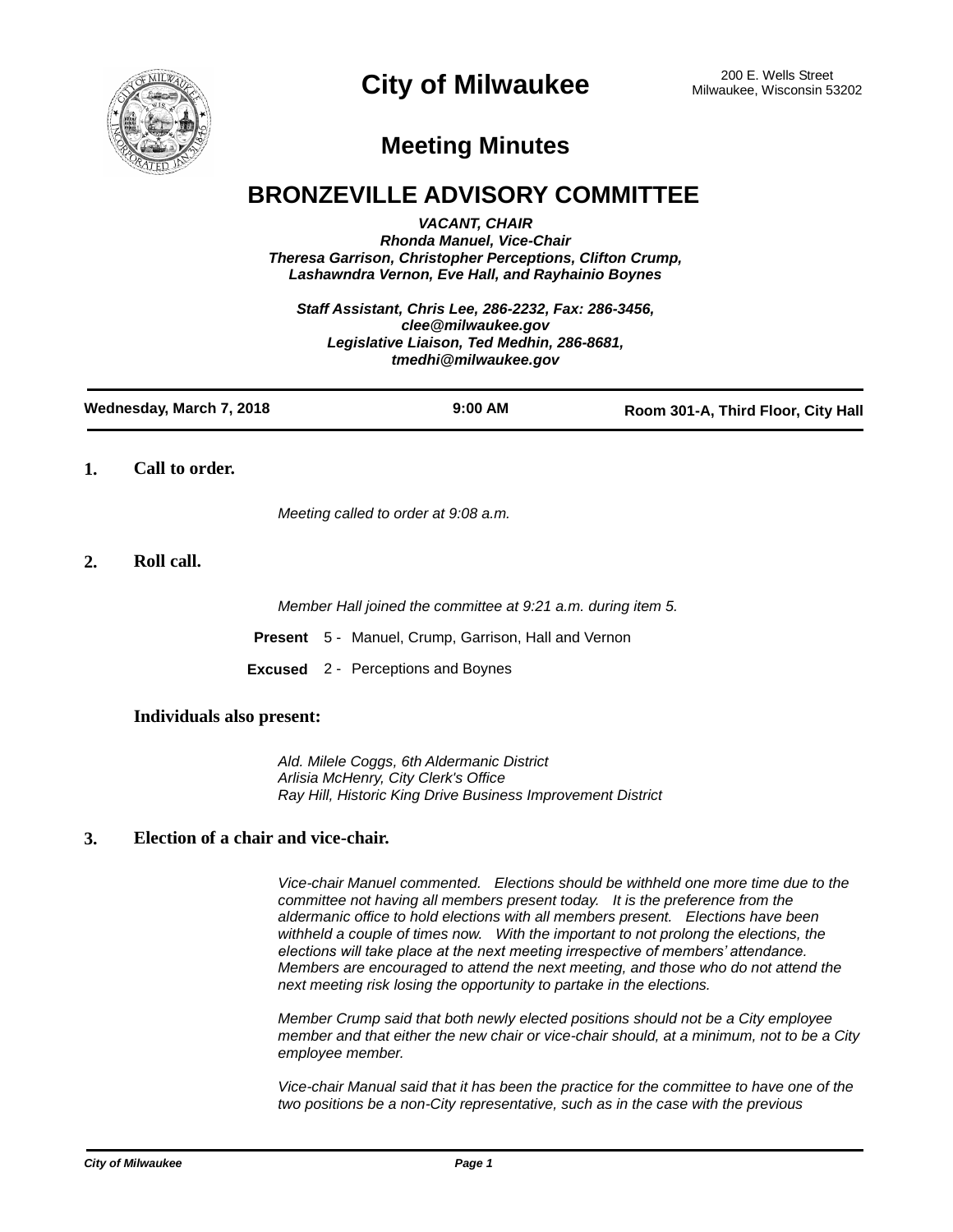*chair being Ralph Hollmon from the Milwaukee Urban League.*

## **4. Review and approval of the previous meeting minutes from February 7, 2018.**

*Member Vernon said to include in the minutes her announcing her birthday.*

*Member Vernon moved approval, seconded by member Garrison, of the meeting minutes from February 7, 2018. There was no objection.*

## **5. Bronzeville RFPs, listings, projects, programs, initiatives, events, activities or updates.**

*A. Historic Garfield campus update*

*Individual appearing: Melissa Goins, Maures Development Group*

*Ms. Goins gave a PowerPoint presentation, an update, and showed pictures relative to the progress of the exterior and interior of the Griot building. The whole development took many years to get to the present where its manifestation is almost complete.*

*The Garfield school building is complete and will be fully occupied (30 units) by the end of March. Flyers were done to solicit renters for the Garfield school building. The process*  to fully rent out the building took longer than expected due to having to resolve some *issues, such as improving credit scores of individuals.*

*The Griot building will have tenants moving in on May 1st, applications taken on March 15th, and the goal of being fully leased by the end of August. The fourth floor is more finished than the lower floors. The first floor has 6 entry units. Visitor entry is at the east. The second floor has the club room and outdoor patio deck for residents. Every*  floor has a different color. Rooms have vinyl wood plank flooring and neutral color wall *paint. Inspired Wankanda art from the Black Panther movie will be incorporated inside the building.*

*The Black Holocaust Museum is doing well with fundraising and recently received a gift of \$750,000 to do buildouts. Anticipated for June 19th is a joint grand opening of the museum and the apartments. The grand opening event is being developed still and will be considerate of the events of the Juneteenth Day celebration happening on the same day. Coordination will be done with Northcott to ensure that the events complement and not interfere with one another. There will be a more formal event early in the morning for City officials with food prior to and a more festive event after 6 p.m. in the evening after the Juneteenth Day celebration. Flyers would not be necessary, but can be done, for the Griot building due to an already long waiting list of interested renters.* 

*Ms. Hall commented. The Milwaukee Urban League is leasing some of its space to the museum foundation for a few months and can be a place of assistance to the neighboring new development. The museum can be the launch for a historic block with the history of the Milwaukee Urban League playing a role. Milwaukee's Bronzeville is the only really one that has lasted out of the others across the country.*

*Member Vernon commented. The grand opening should be incorporated into Juneteenth Day celebration and parade. The Bronzeville communities from Chicago and other cities nationwide struggle with being authentic due to gentrification coming*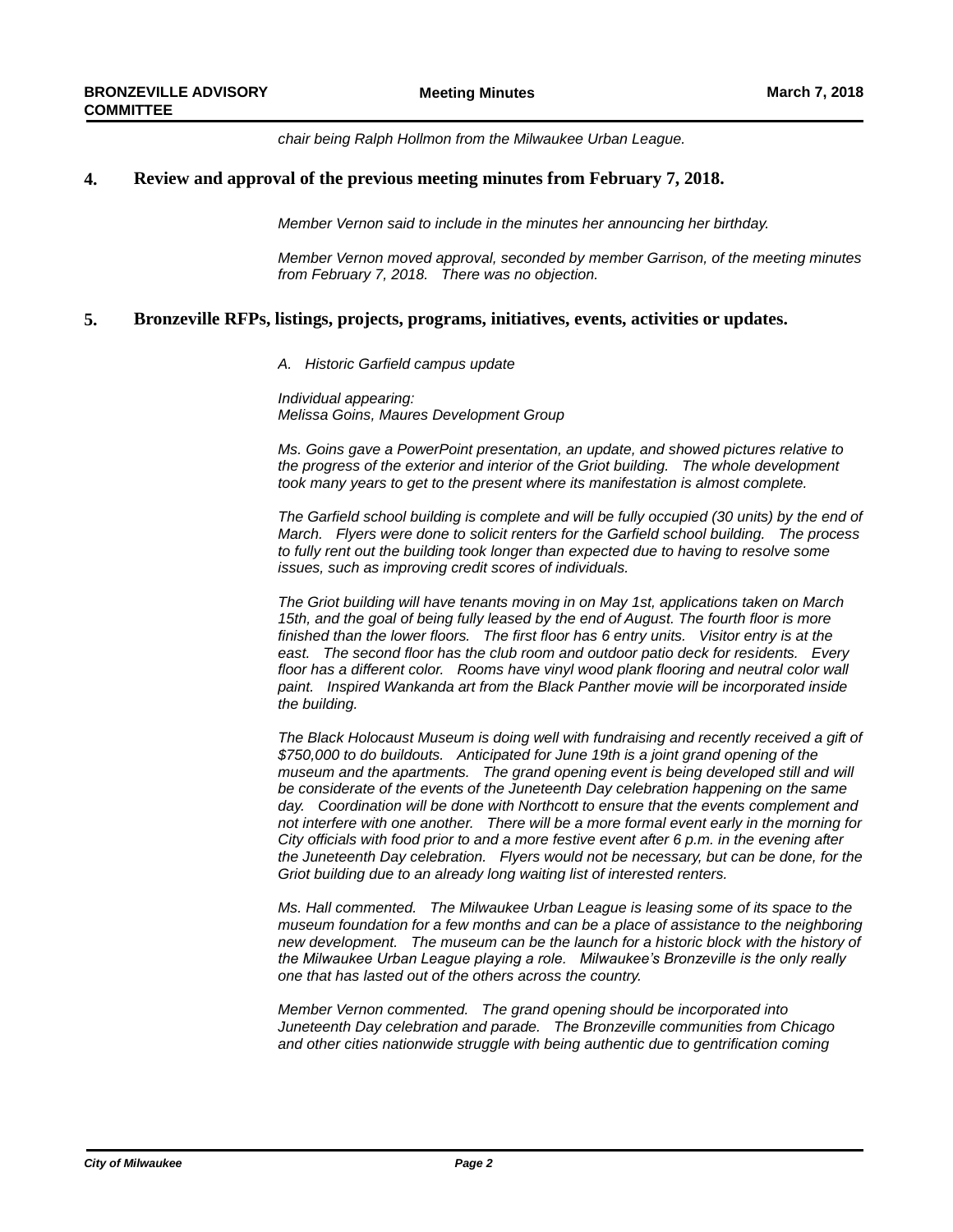*from the developments surrounding those communities. Milwaukee's Bronzeville is really the only one that is representative of African American history and development, such as with the return of the museum.*

*Ald. Coggs remarked. A portion of North Avenue should be closed to accommodate the grand opening event. There will be a high crowd turnout due to the significance of the museum, those at Juneteenth Day, those from the community, and those from the City. She can be of assistance in acquiring the permits for the grand opening events.*

*Vice-Chair Manuel said that efforts to develop Bronzeville were intentional despite taking some time to come along.*

*B. Art and Resource Community (ARCH) program and artist housing*

*Ms. Manuel gave an update. There are four projects that are in the ARCH program and*  will exhaust the program funds. Additional program funding will be sought going *forward.* 

*The first project is at 2406-2408 North 4th Street for Vedale Hill to house his Jazale's Art Studio and residence there. The project is the first in the program, was approved last August, is 60 percent complete, overcame a few issues, and is anticipated to be completed sometime in the spring.*

*The second project is the old funeral home at 3514 North Port Washington Avenue for Fatima Laster to convert the funeral home into a 2-story 9,660 square feet mixed use building supporting an artist studio, warm kitchen for culinary artists, shared gallery, and 1900 square feet 3-bedroom residential unit. Common Council approval was acquired*  for Ms. Laster to purchase the property for \$1 in the area that she had grown up in. *There are efforts to get the financing in place, and the project is anticipated to start in late spring. The project will be brought to the committee for their information with updates on its progress. The projected cost for the conversion is \$370,000. Ms. Laster was able to secure the Arts grant.*

*The third project is at 322-340 East Meinecke Avenue for MKE<->LAX and Sara Daleiden, who is in negotiations to acquire the property. Tenants for the building would include Ms. Daleiden's business and a barbershop. Common Council approval for the purchase of the building is anticipated for June.*

*The fourth project is for Ray Nitti and his art resource project on Lisbon Avenue. The project has just been proposed, and the process has just begun to acquire the real estate.*

*Ald. Coggs commented. Ald. Stamper and she, who were the original sponsors to the ARCH initiative, are seeking additional support from the foundation community going forward. The idea for the program was to get a few projects on the ground and test the concept first. The intention is not to depend on City funds for the growth of the program. She can keep members updated to allow member to offer assistance, relationships, and avenues to pursue. The ARCH program was started to allow some of the city-owned foreclosed properties to be creatively reused and utilized for either artist or resource uses with a space open for community functions for a period of time. Loans can be obtained up to \$25,000 with some matching funds. News of the first project had sparked much interest from others, such as Ms. Laster, and the development of an application, which is available online. Ms. Laster's project will have*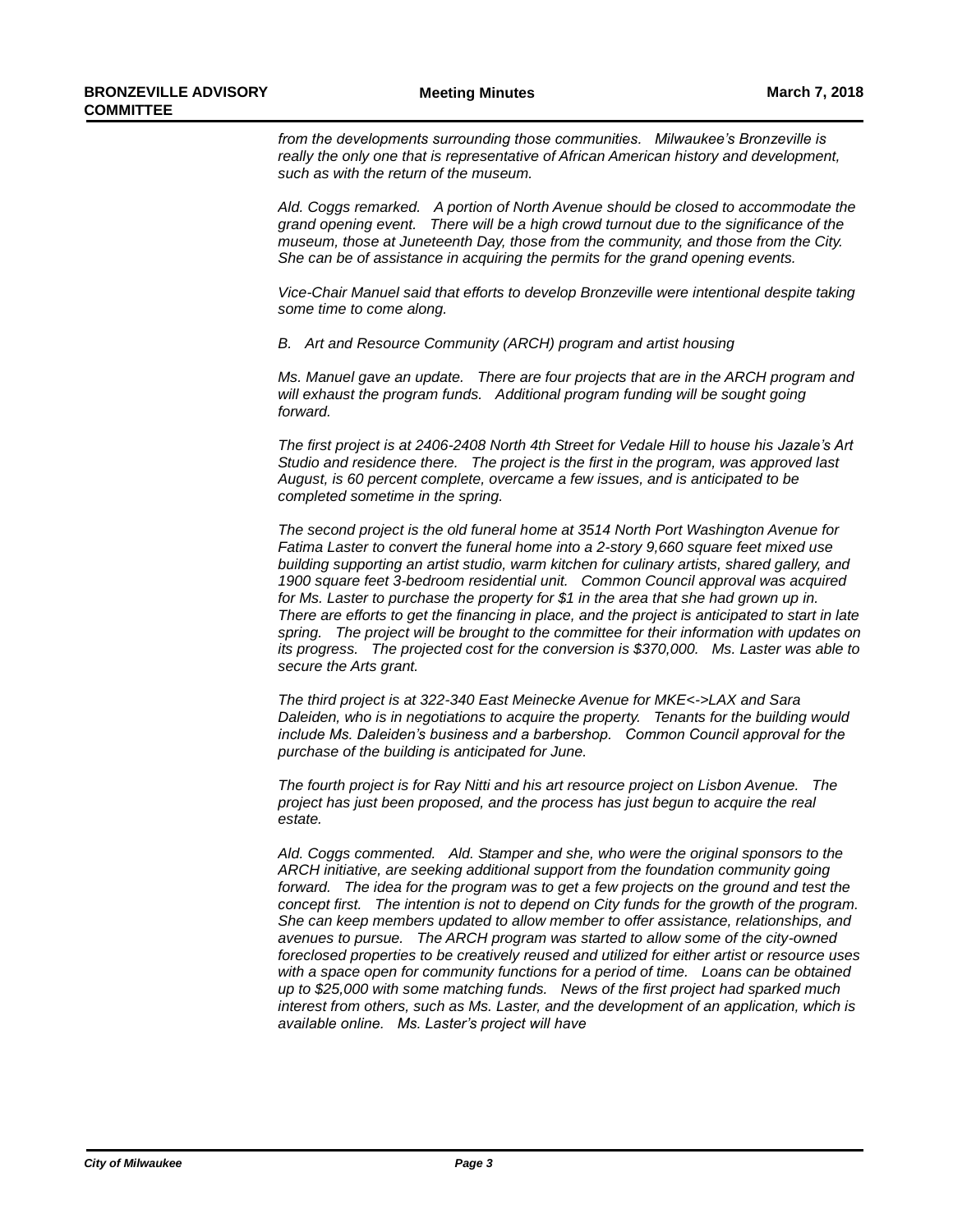*2 apartments, workspace, and a gallery available for community use. The first two projects are within her district, but the program is open to citywide. Art has played an integral role in rebuilding communities across the country. Also creating a resource hub can be huge to strengthen neighborhoods.*

*Member Crump commented. Perhaps artist and resource housing can be more intentionally clustered together within a certain boundary or strip and for there to be possibly an overlay district. A potential cluster area may be the former Ja'Stacey restaurant building along with the potential to acquire the adjacent properties. There are existing barriers that should be reduced or removed. Perhaps better quality real estate with less renovation costs should be offered to reduce financing costs, and zoning uses can be curtailed on the frontend rather than the backend.*

*Ald. Coggs further remarked. Artist housing has been discussed for many years with the consideration of many different approaches that resulted in a cluster on 4th Street and Meinecke Avenue. Many houses, however, have not been bought due to the reality of costs. Financing has been the main obstacle preventing projects to come to light. The concept of a cluster is good, but it may not be the solution alone. Clustering has to be coupled with resources and amenities. The former Ja'Stacey restaurant area may not be ideal for there to be a cluster there. There can be more conversations and exploration to improve the program offline. The acquisition of the first two properties in the ARCH program had very different approaches relating to financing and selection of the real estate. Many artists do not have the financial history required for direct bank financing and would require partnerships. Mr. Hill's project was made possible through a lease-to-own partnership with Strong Blocks. Ms. Laster's property selection was based on her personal preference and suiting her needs. Ms. Laster's unique background in construction, the ACRE program, and banking helped her ability to take on her project. Additional efforts to eliminate hurdles are warranted. Conversations are happening to address zoning and overlay issues.* 

*Vice-chair Manuel added comments. The selection of projects has varied based on meetings with alderpersons, selected organizations, and the community. All approaches are being utilized, and much interest is received daily.*

*Member Vernon inquired about providing more support for the program.*

*Ald. Coggs replied. There should be the identification and leveraging of existing, accessible partners and resources, like Strong Blocks and credit repair services, rather than forming new programs or resources. There could be better properties made available. A list of all available properties is made available. For a variety of reasons, the City has much difficulty in maintaining city-owned properties overall and not only in certain areas or for the ARCH program. There can be more exploration with NIDC and banks to produce more creative lending tools and opportunities.*

#### *C. Bronzeville Week*

*Ald. Coggs gave an update. Ms. McHenry is the Community Outreach Liaison for the Common Council who handles events, and she has been coordinating Bronzeville Week activities including last year's event. Bronzeville Week has been declared by the City to be from August 4th to the 11th (Saturday to Saturday) for 2018. There is a committee of volunteers who are working on the activities. Activities that are confirmed are the ones that have been strong staples to the event: first day cultural*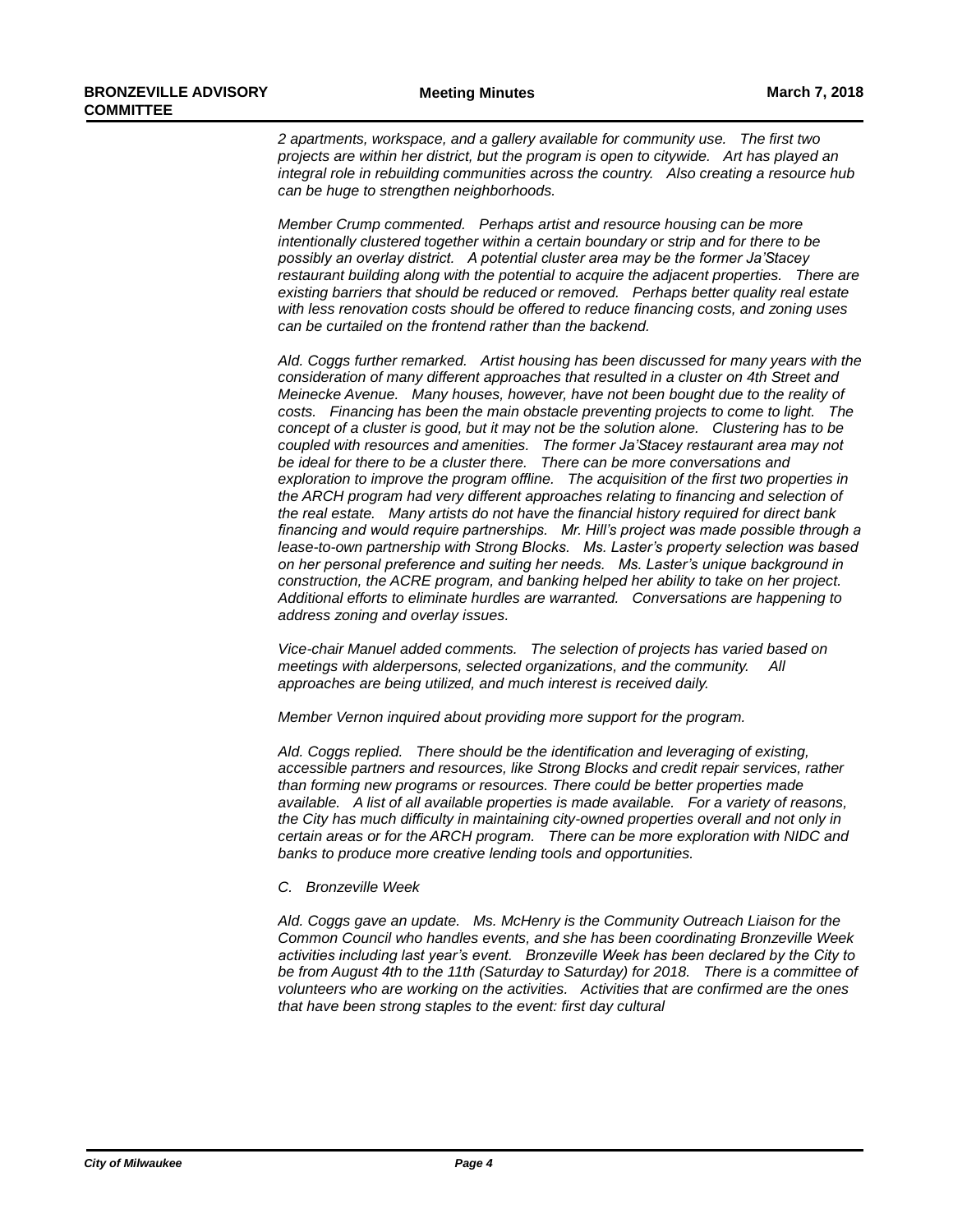*arts festival from King Drive to 7th Street on North Avenue and last day art park walk. There is intention to produce a tentative schedule by the first week in April followed by strategic promotion leading up to the event. Members can assist with acquiring more partnerships with residents, communities, organizations, and businesses through members' personal connections.*

*Ms. McHenry added comments. She is present to listen to input from members who had indicated an interest to discuss activities leading up to Bronzeville Week. She is in collaboration with Ald. Coggs to plan the event. There will be some strategies to start after the City's Girl's Day event, which has been her primary focus presently. There will be collaboration with Bublr Bikes and Clear Channel for advertising. The process for vendors will start next week, and a goal is to obtain more appropriate and unique vendors relative to arts, culture, and entertainment for the event.*

*D. Other*

*There was no discussion.*

#### **Discussion regarding Common Council File Number 100626, Resolution creating a Bronzeville Advisory Committee. 6.**

*Ald. Coggs provided an update.*

*There had been disconnect in the community relative to input, involvement, and opportunities prior to the advisory committee existing. In her early years as alderwoman, she was involved in holding or participating in many Bronzeville meetings and mixers that had much community turnout. The advisory committee was originally created to better inform and provide equal opportunity for the community and more suitable buyers to acquire or a City-owned property for redevelopment via an RFP process. The committee was uniquely formed to add a communal process to the City by providing community perspective and review, which the City lacks, in issuing city-owned RFP properties and choosing the best submittals. Also, the committee was formed to allow decisions to be made from community representatives and not just from herself or the City. Without communal input, the City may make decisions that produce totally different, less desirable, or less impactful projects for the community. The advisory committee was able to help produce the great Garfield school redevelopment project from Maures Development. Absent the advisory committee, the City would have chosen the less impactful, less desirable, and more traditional project from Gorman and Company. The City has mostly adopted the advisory committee's recommendations.*

*Although the committee was created via resolution to narrowly review RFPs, the reality has been that the committee has evolved in reviewing or being informed of other aspects affecting Bronzeville. The intention is to amend the original resolution to increase the responsibilities of the advisory committee. She is aware of committee recommendations to expand the committee. She is supportive to have any development (including private deals and non-RFP matters), City work, and anything related to Bronzeville come before the committee, at a minimum for informational purposes. Some examples include street projects and vacant lot projects.*

*Member Crump inquired about expanding the boundaries of the Bronzeville district.*

*Ald. Coggs responded. She did initiate a file to expand the boundaries to include a proposed Malcolm X school artist hub redevelopment project, not within the Bronzeville*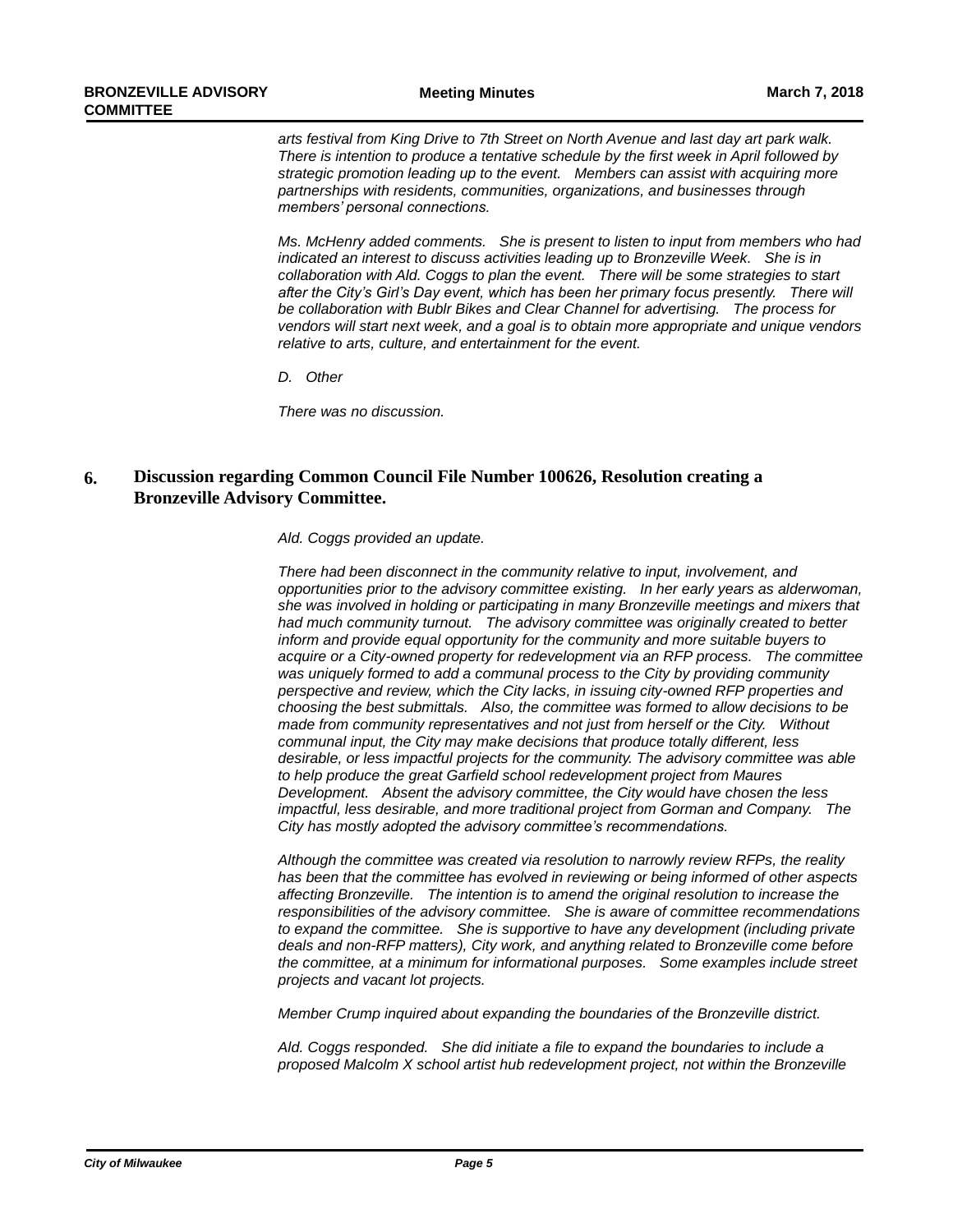*district being at 1st Street and Center Street, but she did not fill the file due to that project not commencing forward. The official district boundaries created back in 2005 for Bronzeville is very small; however, the real boundaries are perceived much larger. Ideally, the boundaries should be from Walnut Street to Burleigh Street and from 2nd Street and the highway in careful consideration of the different community groups, such as the Halyard Park and Brewers Hill groups, within the area. She anticipates amending the boundaries by this June. She is exploring creating an overlay district or new creative ideas, like new zoning categories, to separately discourage projects that do not fit the district. Creating an overlay district is not easy, requires a legislative record, and is difficult to restrict uses. Perhaps something unique, similar to or beyond an architectural review board, would have to be created that has never been done before to discourage undesirable uses.*

*Vice-Chair Manuel commented. 2nd Street was not included in the original boundaries due to the large number of residential properties and potential disapproval from residents. There has been better sentiment from residents, who have been involved in projects over the years, since then.*

*Member Vernon commented. An additional unique board needs to be created to prevent undesirable developments, gentrification, and discriminatory targeting of the African American population. Developers need to incorporate and encourage African American developers for Bronzeville redevelopment projects.*

*Members inquired about the bicycle lane proposal for King Drive and about various properties.*

*Ald. Coggs further remarked. Some things cannot be legally mandated; however existing powers should be utilized as much as possible. Much work that has been done in Bronzeville has discouraged unwanted projects to not move forward, such as in the case of a proposed planned parenthood clinic across the street from the Black Holocaust Museum. Detroit is doing "pink" zoning, which encourages certain types of zoning in targeted areas, is worth exploring. The bike lane proposal on King Drive is dead at her request but may resurface. The streetcar extension conversation to King Drive will continue to be discussed, and the advisory committee should be a part of that conversation along with the TOD study report. There is an anti-displacement plan, that should be completed soon, and the plan should be on the advisory committee's next meeting. Several properties in the area, including the yellow building next to Ja'Stacey's, 507 W. North Avenue, and the grants building on King Drive, are owned by Paul Witkowski, and he is being pressured to put his properties up for sale. The laundromat in the area will be closed, will be developed into something else, and should be brought before the advisory committee. More apartments in the area have lessened the need, despite being a necessity for some people still, and profitability for laundromats. She will bring her legislative changes on the responsibilities of the advisory committee to the committee for comment prior to submitting them to the Common Council.*

## **7. Announcements.**

*Vice-chair Manual announced the Reclaiming Vacant Lots Conference from May 15 - 17, 2018. Bronzeville will be highlighted on May 16th, and there will be a tour from 11 a.m. to 1:30 p.m. The ARCH program properties, the Black Holocaust Museum, and the Garfield campus will be featured. Details are being finalized and will be shared to members.*